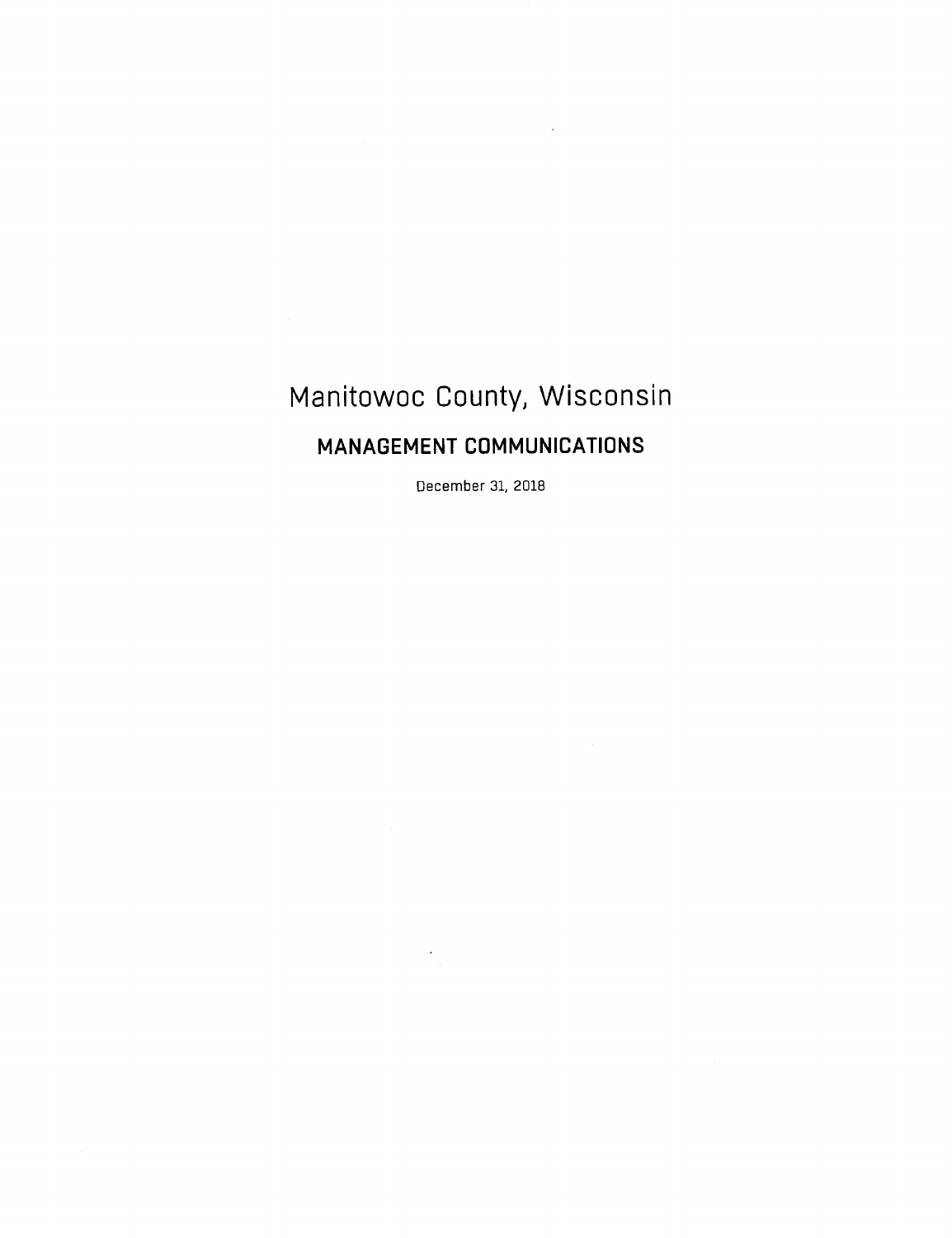# Manitowoc County, Wisconsin

## DECEMBER 31, 2018

## Table of Contents

| COMMUNICATION TO THE COUNTY BOARD                                    |   |  |  |  |
|----------------------------------------------------------------------|---|--|--|--|
| SUMMARY FINANCIAL INFORMATION                                        |   |  |  |  |
| Governmental Fund Balances                                           | 6 |  |  |  |
| Comparative Summary of Highway Fund                                  | 8 |  |  |  |
| Summary of Machinery Operations Cost Pool                            | 8 |  |  |  |
| Comparative Summary of County Roads and Bridges Special Revenue Fund | 9 |  |  |  |
| Comparative Summary of Human Services Special Revenue Fund           | 9 |  |  |  |
|                                                                      |   |  |  |  |

#### APPENDIX

Management Representation Letter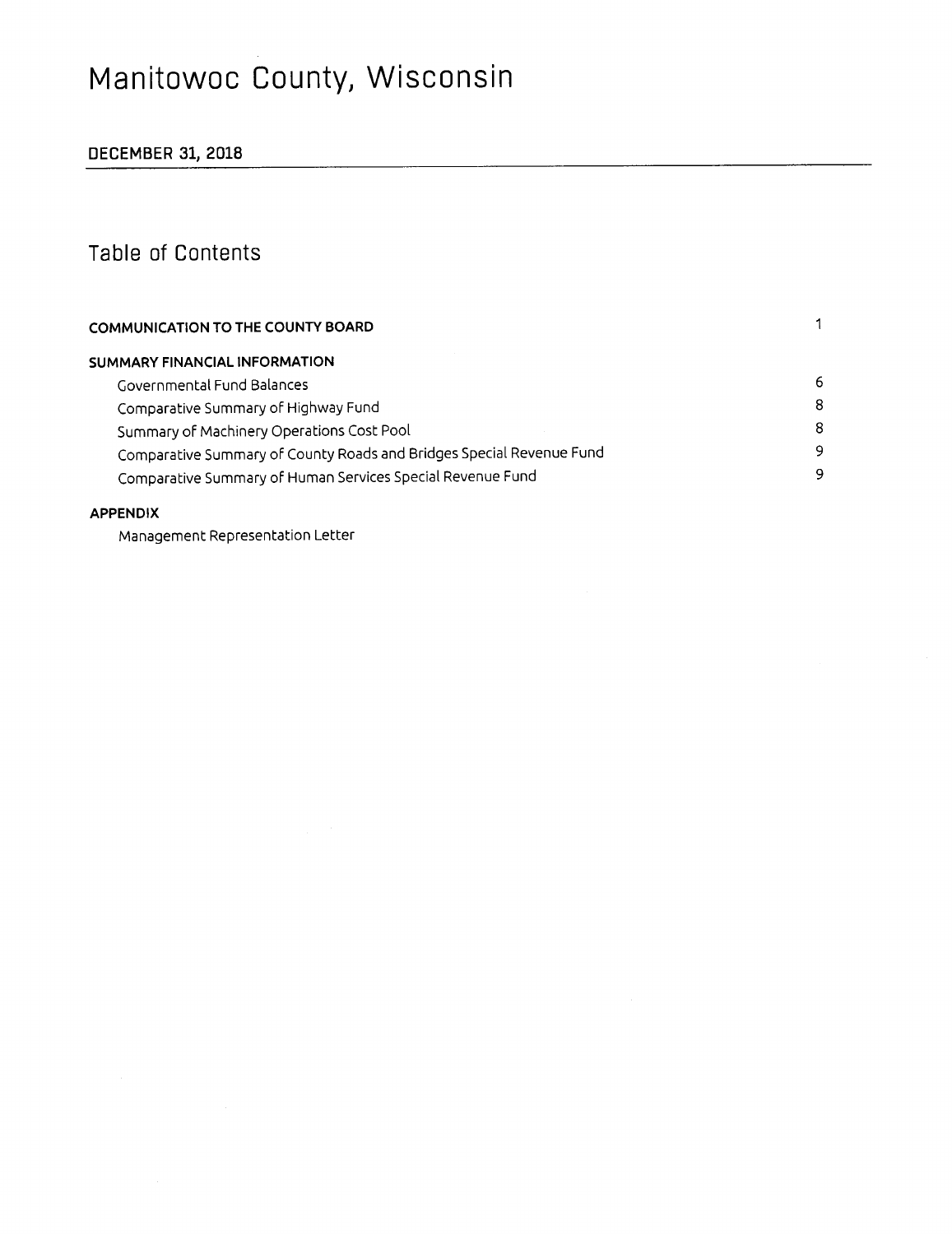

CliftonLarsonAllen LLP CLAconnect.com

To the County Board Manitowoc County, Wisconsin

We have audited the financial statements of the governmental activities, the business-type activities, each major fund, and the aggregate remaining fund information of Manitowoc County, Wisconsin (the "County") for the year ended December 31, 2018. The County's financial statements, including our report thereon dated presented in a separate audit report document. Professional standards require that we provide you with the following information related to our audit.

#### OUR RESPONSIBILITIES UNDER U.S. GENERALLY ACCEPTED AUDITING STANDARDS, GOVERNMENT AUDITING STANDARDS, UNIFORM GUIDANCE AND STATE SINGLE AUDIT GUIDELINES

As stated in our engagement letter, our responsibility, as described by professional standards, is to express opinions about whether the financial statements are fairly presented, in all material respects, in conformity with accounting principles generally accepted in the United States of America. Our audit of the financial statements does not relieve you or management of your responsibilities.

In planning and performing our audit, we considered the County's internal control over financial reporting in order to determine our auditing procedures for the purpose of expressing our opinions on the financial statements and not to provide assurance on the internal control over financial reporting. We also considered internal control over compliance with requirements that could have a direct and material effect on major federal and state programs in order to determine our auditing procedures for the purpose of expressing our opinion on compliance and to test and report on internal control over compliance in accordance with Uniform Guidance and the State Single Audit Guidelines.

As part of obtaining reasonable assurance about whether the County's financial statements are free of material misstatement, we performed tests of its compliance with certain provisions of laws, regulations, contracts, and grants. However, providing an opinion on compliance with those provisions is not an objective of our audit. Also in accordance with Uniform Guidance and the State Single Audit Guidelines, we examined, on a test basis, evidence about the County's compliance with the types of compliance requirements described in the "U.S. Office of Management and Budget (OMB) Compliance Supplement" and the State Single Audit Guidelines applicable to each of its major federal and state programs for the purpose of expressing an opinion on the County's compliance with those requirements. While our audit provides a reasonable basis for our opinion, it does not provide a legal determination on the County's compliance with those requirements.

#### PLANNED SCOPE AND TIMING OF THE AUDIT

We performed the audit according to the planned scope and timing previously communicated to you in our correspondence about planning matters.

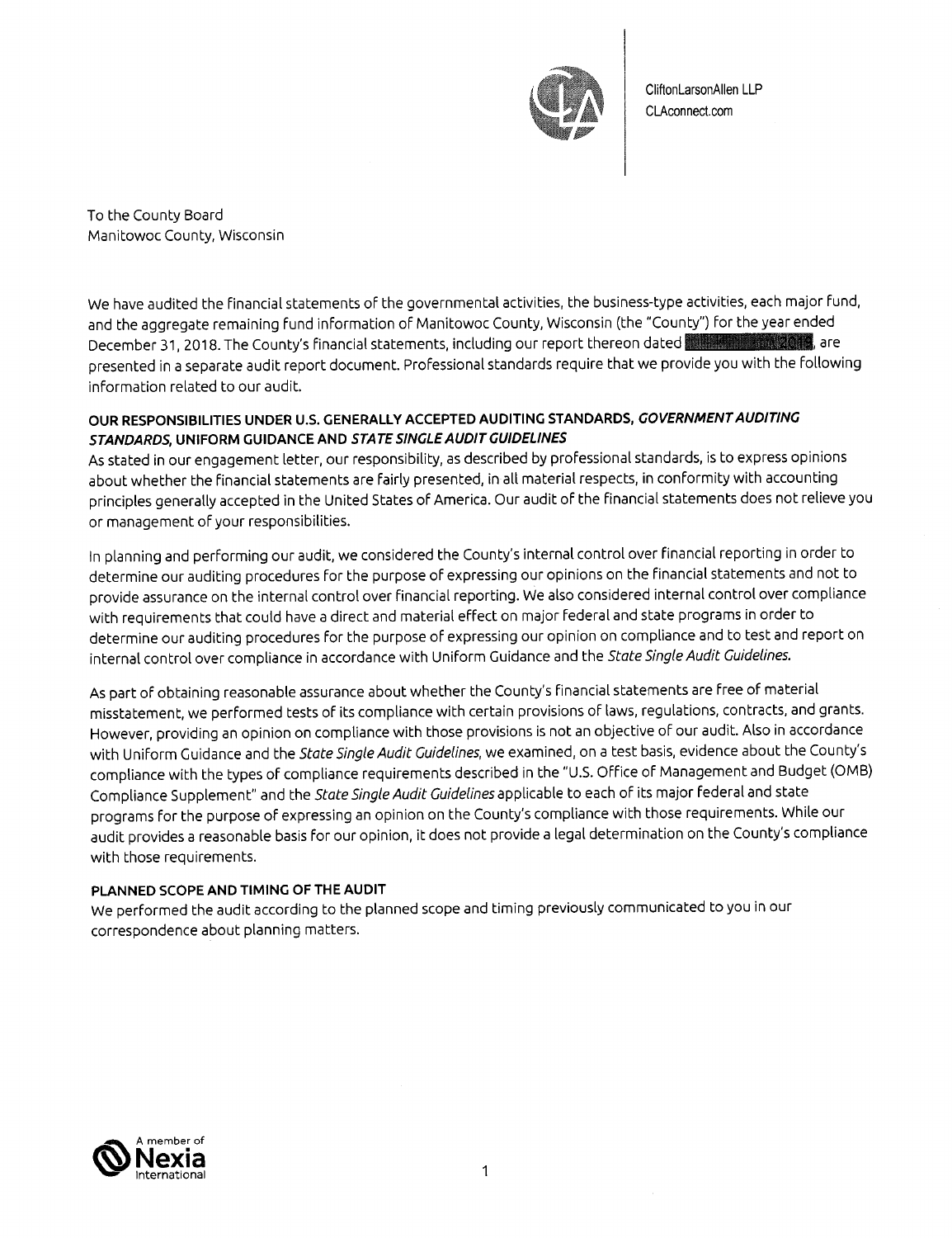#### SIGNIFICANT AUDIT FINDINGS

#### Consideration of Internal Control

#### **FINANCIAL STATEMENTS**

In planning and performing our audit of the financial statements of the governmental activities, the business-type activities, each major fund, and the aggregate remaining fund information of the County as of and for the year ended December 31, 2018, in accordance with auditing standards generally accepted in the United States of America, we considered the County's internal control over financial reporting (internal control) as a basis for designing audit procedures that are appropriate in the circumstances for the purpose of expressing our opinions on the financial statements, but not for the purpose of expressing an opinion on the effectiveness of the County's internal control. Accordingly, we do not express an opinion on the effectiveness of the County's internal control. Our report on internal control over financial reporting and on compliance and other matters is presented on pages and of the annual report.

Our consideration of internal control was for the limited purpose described in the preceding paragraph and was not designed to identify all deficiencies in internal control that might be material weaknesses or significant deficiencies and therefore material weaknesses or significant deficiencies may exist that were not identified.

A deficiency in internal control exists when the design or operation of a control does not allow management or employees, in the normal course of performing their assigned functions, to prevent, or detect and correct, misstatements on a timely basis. A material weakness is a deficiency or a combination of deficiencies in internal control, such that there is a reasonable possibility that a material misstatement of the County's financial statements will not be prevented, or detected and corrected, on a timely basis. We did not identify any deficiencies in internal control over financial reporting that we consider to be material weaknesses.

#### FEDERAL AND STATE AWARDS

In planning and performing our audit of compliance for each major federal and state program, we considered the County's internal control over compliance (internal control) as a basis for designing audit procedures for the purpose of expressing our opinion on compliance requirements that could have a direct and material effect on each of the County's major federal and state programs for the year ended December 31, 2018, but not for the purpose of expressing an opinion on the effectiveness of the County's internal control. Accordingly, we do not express an opinion on the effectiveness of the County's internal control. Our report on internal control over compliance is presented on pages XXX of the annual report.

Our consideration of internal control was for the limited purpose described in the preceding paragraph and was not designed to identify all deficiencies in internal control that might be material weaknesses or significant deficiencies and therefore material weaknesses or significant deficiencies may exist that were not identified.

A deficiency in internal control exists when the design or operation of a control does not allow management or employees, in the normal course of performing their assigned functions, to prevent, or detect and correct, noncompliance on a timely basis. A material weakness is a deficiency or a combination of deficiencies in internal control, such that there is a reasonable possibility that noncompliance of the County's major federal or state award programs will not be prevented, or detected and corrected, on a timely basis. We did not identify any deficiencies in internal control over compliance that we consider to be material weaknesses.

#### Qualitative Aspects of Accounting Practices

Management is responsible for the selection and use of appropriate accounting policies. The significant accounting policies used by the County are described in Note 1 to the financial statements. As described in Note 3. H to the financial statements, the County changed accounting policies related to postemployment benefits by adopting Statement of Governmental Accounting Standards Board (GASB) No. 75, Accounting and Financial Reporting for Postemployment Benefits Other Than Pensions, in 2018. Accordingly, the cumulative effect of the accounting change as of the beginning of the year is reported in the statement of activities. We noted no transactions entered into by the County during the year for which there is a lack of authoritative guidance or consensus. To the best of our knowledge, all significant transactions have been recognized in the financial statements in the proper period.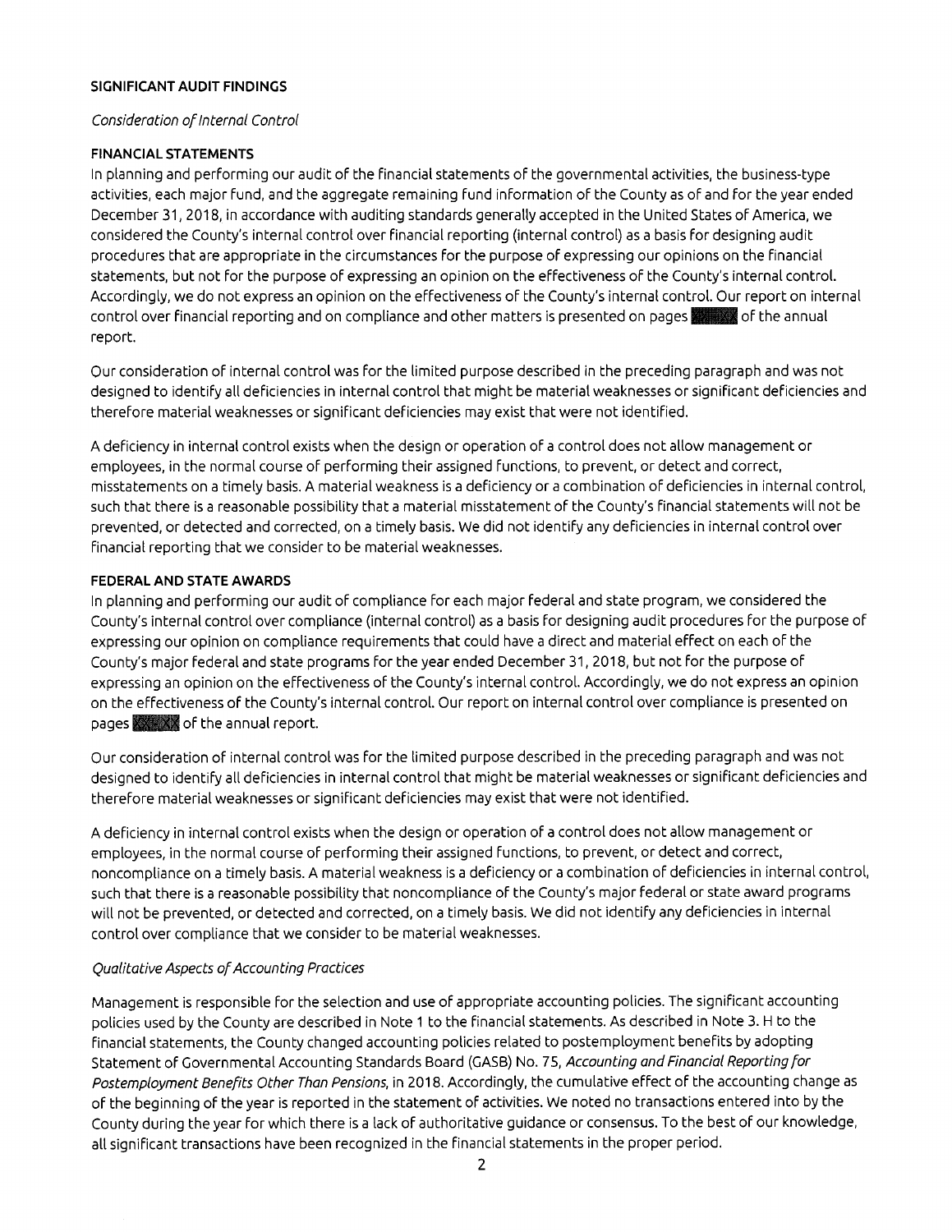Accounting estimates are an integral part of the financial statements prepared by management and are based on management's knowledge and experience about past and current events and assumptions about future events. Certain accounting estimates are particularly sensitive because of their significance to the financial statements and because of the possibility that future events affecting them may differ significantly from those expected. The most sensitive estimates included in the financial statements were:

- Management's estimate of the other postemployment benefits is based on an actuarial report. We evaluated the  $\blacktriangleright$ key factors and assumptions used to develop the other postemployment benefits in determining that it is reasonable in relation to the financial statements taken as a whole.
- > Management's estimate of the depreciable life of the capital assets is based upon analysis of the expected useful life of the capital assets. We evaluated the key factors and assumptions and the consistency in these factors and assumptions used to develop the depreciable life in determining that it is reasonable in relation to the financial statements taken as a whole.
- > Management's estimate of the fair value of the investments is based on ending market values as of December 31, 2018 as reported by the investment managers. We evaluated the key factors and assumptions used in valuing the investments in determining that they are reasonable in relation to the financial statements taken as a whole.
- > Management's estimate of the incurred, but not reported (IBNR) insurance reserves are based on actuarial projections of the expected cost of the ultimate settlement and administration of claims. We evaluated the key factors and assumptions used to develop the reserves in determining that it is reasonable in relation to the financial statements taken as a whole.
- > Management's estimate of the net pension liability (asset) and related deferred outflows/inflows of resources is based on information received from the Wisconsin Retirement System. We evaluated the key factors and assumptions used to develop the net pension liability (asset) and related deferred outflows/inflows of resources in determining that they are reasonable in relation to the financial statements taken as a whole.
- > Management's estimate of accumulated compensated absences liability is based upon analysis of the employees compensated absence leave balance. We evaluated the key factors and assumptions and the consistency in these factors and assumptions used to develop the estimate in determining that it is reasonable in relation to the financial statements taken as a whole.
- > Management estimated an allowance for uncollectible accounts for accounts receivable outstanding. These estimates are based upon management's knowledge of, and past experience with the outstanding balances. We evaluated the key factors and assumptions used to develop this estimate in determining that it is reasonable in relation to the financial statements taken as a whole.

The financial statement disclosures are neutral, consistent, and clear.

#### Difficulties Encountered in Performing the Audit

We encountered no significant difficulties in dealing with management in performing and completing our audit.

#### Corrected and Uncorrected Misstatements

Professional standards require us to accumulate all misstatements identified during the audit, other than those that are clearly trivial, and communicate them to the appropriate level of management. Management has determined that the effects of uncorrected misstatements are immaterial, both individually and in the aggregate, to the financial statements taken as a whole. The attached audit difference evaluation summarizes uncorrected misstatements of the financial statements. In addition, none of the misstatements detected as a result of audit procedures and corrected by management were material, either individually or in the aggregate, to each opinion unit's financial statements taken as a whole.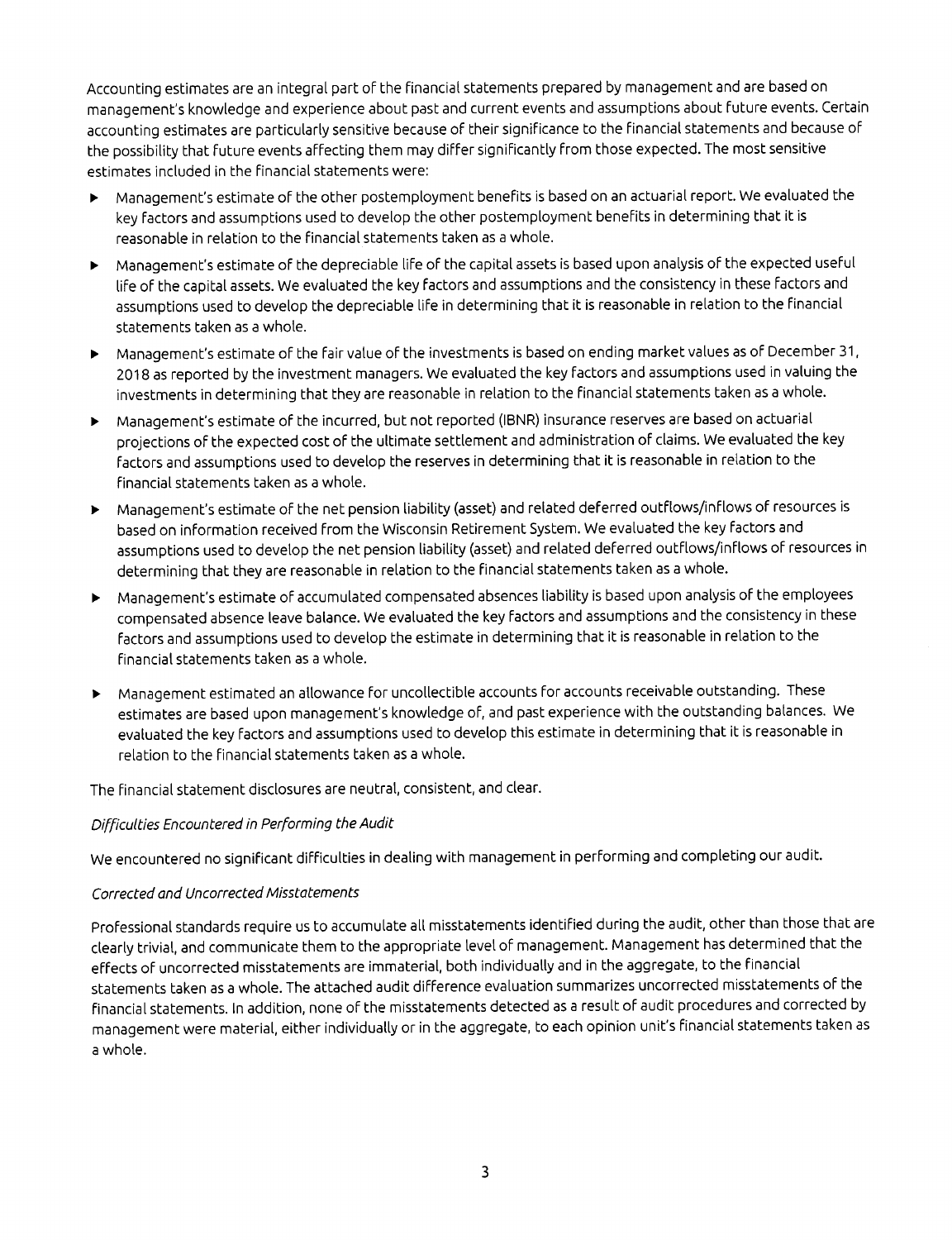#### Disagreements with Management

For purposes of this letter, a disagreement with management is a financial accounting, reporting, or auditing matter, whether or not resolved to our satisfaction, that could be significant to the financial statements or the auditors' report. No such disagreements arose during the course of our audit.

#### Management Representations

We have requested certain representations from management that are included in the management representation letter dated **Albert 2000** The management representation letter follows this communication.

#### Management Consultations with Other Independent Accountants

In some cases, management may decide to consult with other accountants about auditing and accounting matters, similar to obtaining a "second opinion" on certain situations. If a consultation involves application of an accounting principle to the County's financial statements or a determination of the type of auditors' opinion that may be expressed on those statements, our professional standards require the consulting accountant to check with us to determine that the consultant has all the relevant facts. To our knowledge, there were no such consultations with other accountants. We were informed by management that there were no consultations with other accountants.

#### Other Audit Findings or Issues

We generally discuss a variety of matters, including the application of accounting principles and auditing standards, with management each year prior to retention as the County's auditors. However, these discussions occurred in the normal course of our professional relationship and, to the best of our knowledge, our responses were not a condition to our retention.

#### **Other Matters**

We applied certain limited procedures to the management's discussion and analysis and the schedules relating to pensions and other postemployment benefits, which are required supplementary information (RSI) that supplements the basic financial statements. Our procedures consisted of inquiries of management regarding the methods of preparing the information, including whether the RSI has been measured and presented in accordance with prescribed guidelines, whether the methods of measurement and preparation have been changed from the prior period and the reasons for any such changes, and whether there were any significant assumptions or interpretations underlying the measurement or presentation of the RSI. We compared the information for consistency with management's responses to our inquiries, the basic financial statements, and other knowledge we obtained during our audit of the basic financial statements. We did not audit the RSI and do not express an opinion or provide any assurance on the RSI.

We were engaged to report on the supplementary information, which accompanies the financial statements but is not RSI. With respect to this supplementary information, we made certain inquiries of management and evaluated the form, content, and methods of preparing the information to determine that the information complies with accounting principles generally accepted in the United States of America, the method of preparing it has not changed from the prior period, and the information is appropriate and complete in relation to our audit of the financial statements. We compared and reconciled the supplementary information to the underlying accounting records used to prepare the financial statements or to the financial statements themselves.

We were not engaged to report on the introductory and statistical sections, which accompany the financial statements but are not RSI. Such information has not been subjected to the auditing procedures applied in the audit of the basic financial statements, and accordingly, we do not express an opinion or provide any assurance on them.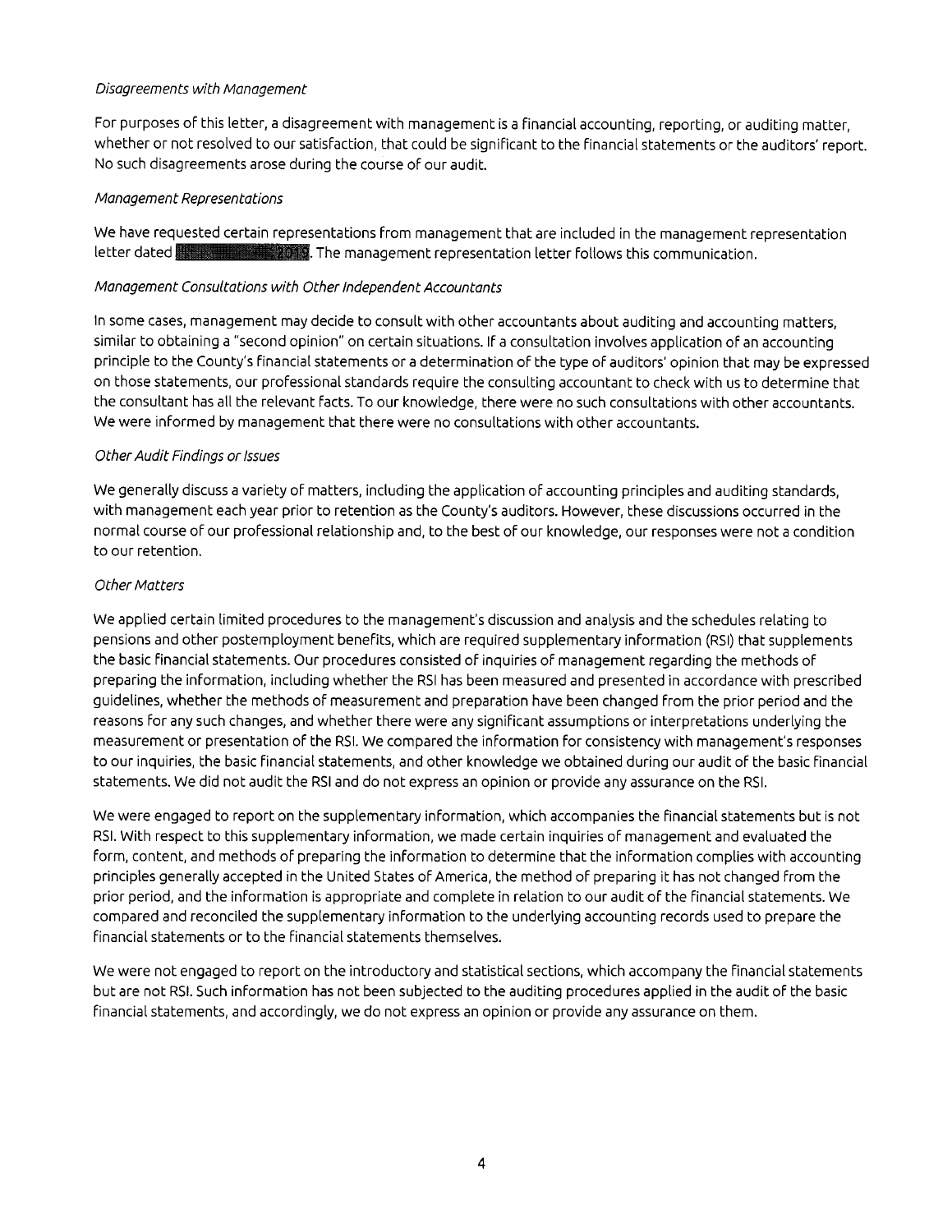#### Restriction on Use

This information is intended solely for the information and use of the County Board, and management of Manitowoc County, Wisconsin and is not intended to be, and should not be, used by anyone other than these specified parties.

#### CliftonLarsonAllen LLP

Sheboygan, Wisconsin **ALCOHOL: 2019**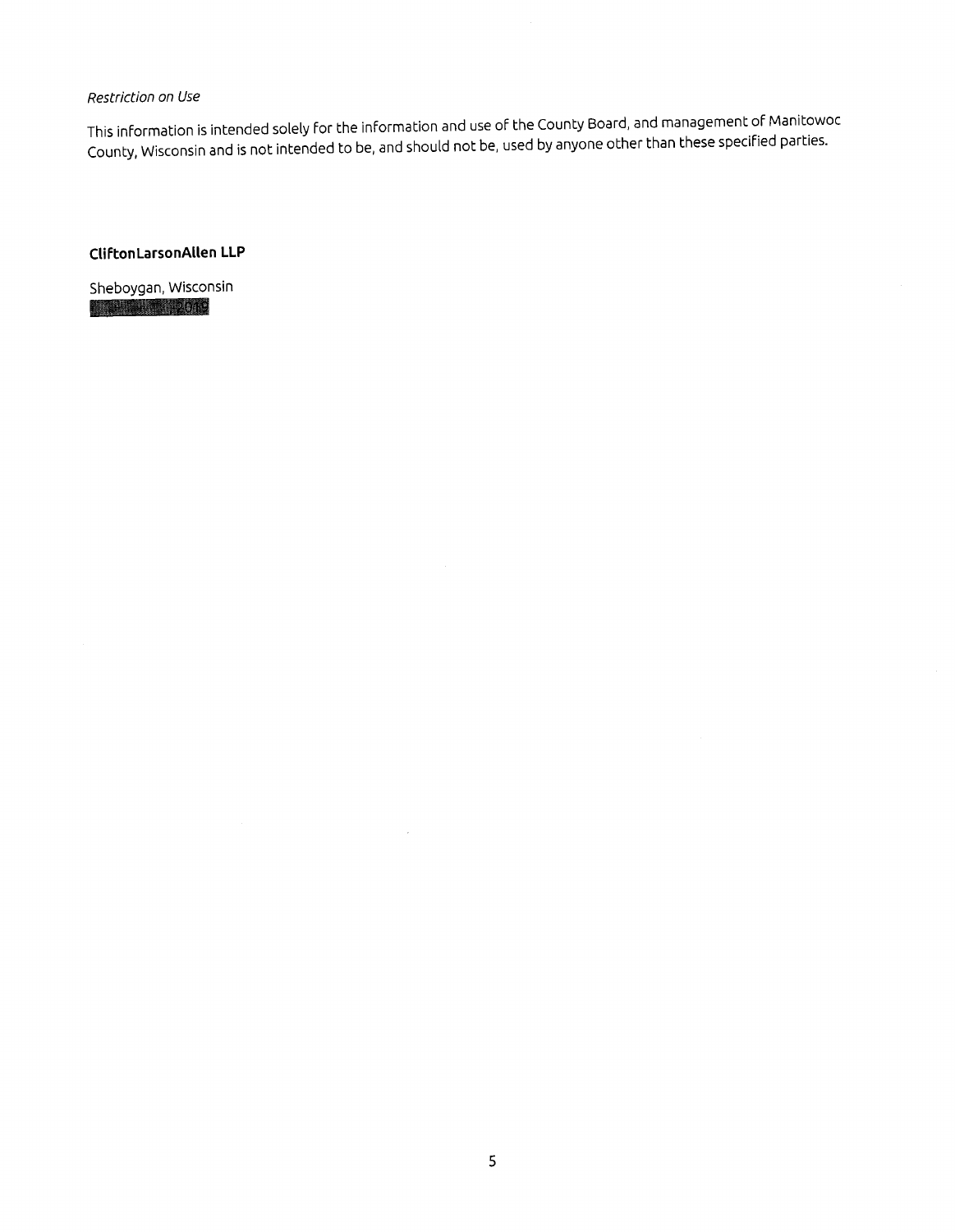#### **GOVERNMENTAL FUND BALANCES**

Presented below is a summary of the County's governmental fund balances on December 31, 2018 and 2017. This information is provided for assessing financial results for 2018 and for indicating financial resources available at the start of the 2019 budget year.

|                                               | 2018            | 2017             |  |
|-----------------------------------------------|-----------------|------------------|--|
| General Fund                                  |                 |                  |  |
| Nonspendable for                              |                 |                  |  |
| Delinquent property taxes                     | Ś.<br>1,497,546 | \$.<br>1,504,252 |  |
| Loans receivable                              | 99,000          | 99,000           |  |
| Inventories and prepaid items                 | 193,128         | 83,065           |  |
| Restricted for subsequent years' expenditures |                 |                  |  |
| Public health                                 | 3,066           | 5.496            |  |
| Veterans service                              | 41,041          | 41,004           |  |
| Utility conservation                          | 540,699         | 671,600          |  |
| Land record modernization                     | 279,673         | 240,521          |  |
| Register of deeds redaction                   | 85,812          | 85,812           |  |
| Parks and snow mobile                         |                 | 90,938           |  |
| UW Extension                                  | 1,960           | 1,960            |  |
| Committed for subsequent years' expenditures  |                 |                  |  |
| Aerial mapping                                | 82,620          | 67,620           |  |
| Area wide planning                            | 133,187         | 118,576          |  |
| Parks tree planting                           | 4,748           | 4,000            |  |
| Vehicle replacement                           | 111,179         | 104,679          |  |
| <b>ROD</b>                                    | 20,000          |                  |  |
| District attorney's office                    | 10,000          | 5.000            |  |
| Emergency management HAZMAT                   | 158,925         | 156,459          |  |
| Personnel                                     | 5,559           | 22,000           |  |
| Elections                                     | 81,232          | 96,232           |  |
| Treasurer outlay                              |                 | 17,540           |  |
| Communications E-911                          | 277,712         | 174,875          |  |
| PW-PBX phone systems                          | 101,382         | 350,521          |  |
| Assigned                                      |                 |                  |  |
| Subsequent years' budget                      |                 | 820,000          |  |
| Unassigned                                    | 1,375,623       | 638,105          |  |
| Total General Fund Balance                    | 5,104,092       | 5,399,255        |  |
|                                               |                 |                  |  |
| Debt Service Fund                             |                 |                  |  |
| Restricted for debt service                   | 601,977         | 598,711          |  |

(continued)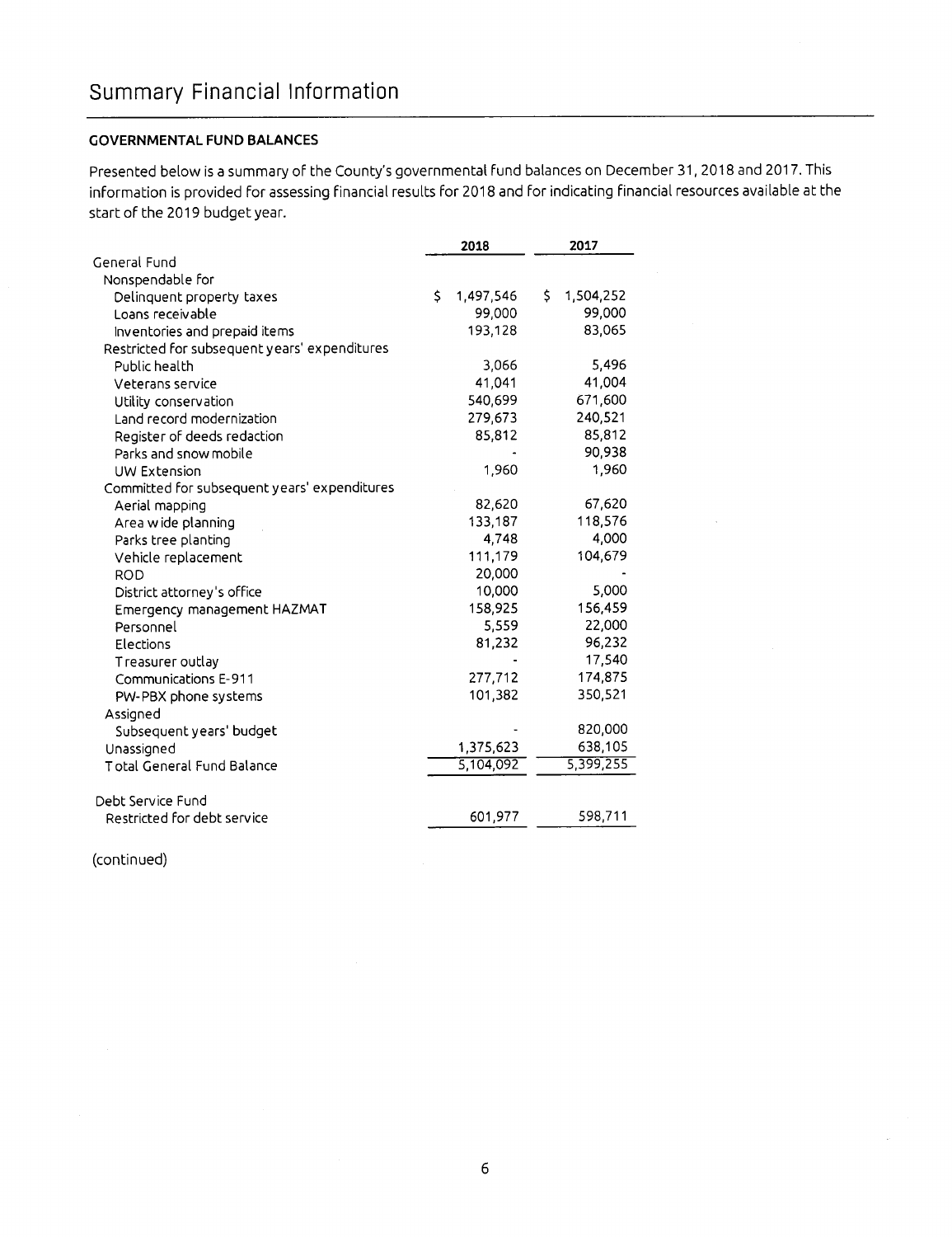|                                                | 2018         | 2017         |
|------------------------------------------------|--------------|--------------|
| Special Revenue Funds                          |              |              |
| Nonspendable for inventories and prepaid items |              |              |
| Human services                                 | 15,350       | 89,678       |
| Aging                                          | 448          | 448          |
| Expo                                           | 1,884        | 1,805        |
| Soil and water conservation                    | 1,588        |              |
| Restricted for                                 |              |              |
| Soil and water conservation                    | 132,682      | 85,343       |
| Sheriff K-9 unit                               | 33,387       | 37,487       |
| Revolving loan                                 | 1,657,539    | 1,633,773    |
| Committed for subsequent years' expenditures   |              |              |
| Recycling                                      | 144,727      | 106,424      |
| Solid waste disposal                           | 319,663      | 317,812      |
| Aging                                          | 831,251      | 805,264      |
| Forestry tree planting                         | 17,032       | 16,457       |
| Expo                                           | 2,703,188    | 3,647,891    |
| County roads and bridges                       | 45,082       | 62,326       |
| Assigned                                       |              |              |
| Human services                                 | 169,128      |              |
| Unassigned (Deficit)                           |              |              |
| Human services                                 |              | (303, 872)   |
| Total Special Revenue Funds                    | 6,072,949    | 6,500,836    |
| Capital Projects Funds                         |              |              |
| Restricted for                                 |              |              |
| Jail assessment project                        | 74,427       | 32,013       |
| Committed for                                  |              |              |
| Economic development projects                  | 178,862      | 179,112      |
| Park acquisition development projects          | 10,227       | 10,227       |
| UW Manitow oc remodel                          | 3,599        | 655,400      |
| Total Capital Projects Funds                   | 267,115      | 876,752      |
| Total governmental fund balances               | \$12,046,133 | \$13,375,554 |
|                                                |              |              |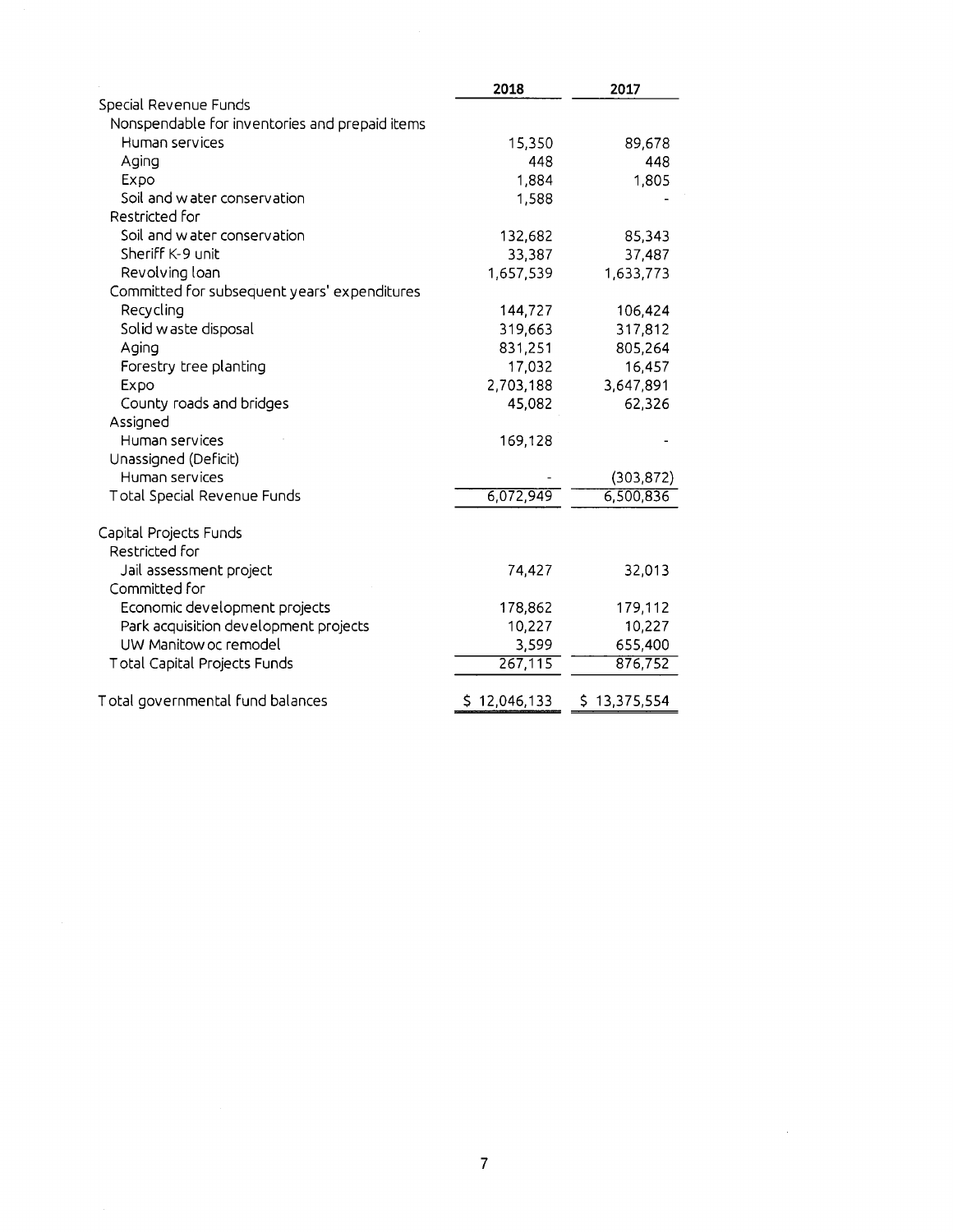#### **COMPARATIVE SUMMARY OF HIGHWAY FUND**

A comparative summary of the highway fund's change in net position for the years ended December 31, 2018 and 2017 appears below:

|                                                                                                                                                                                    | 2018                                                          | 2017                                                           |  |  |
|------------------------------------------------------------------------------------------------------------------------------------------------------------------------------------|---------------------------------------------------------------|----------------------------------------------------------------|--|--|
| Operating revenues<br>Public charges for services<br>Intergovernmental charges for services<br>Interdepartmental charges for services<br>Miscellaneous<br>Total operating revenues | \$<br>98,660<br>2,987,440<br>5,198,838<br>20,607<br>8,305,545 | \$<br>142,947<br>3,506,696<br>3,589,903<br>37,303<br>7,276,849 |  |  |
| Operating expenses<br>Operation and maintenance<br>Depreciation and depletion<br>Total operating expenses                                                                          | 7,545,494<br>705,996<br>8,251,490                             | 6,929,800<br>643,274<br>7,573,074                              |  |  |
| Operating income (loss)                                                                                                                                                            | 54,055                                                        | (296, 225)                                                     |  |  |
| Nonoperating revenues<br>Insurance refunds<br>Rental income<br>Gain on disposal of assets<br>Total nonoperating revenues                                                           | 12,503<br>63,237<br>96,334<br>172,074                         | 7,947<br>2,009<br>96,334<br>106,290                            |  |  |
| Change in net position                                                                                                                                                             | \$<br>226,129                                                 | (189, 935)<br>S                                                |  |  |

As shown above, the Highway Fund produced operating income of \$54,055 in 2018 compared to an operating loss of \$296,225 in 2017. The fluctuation in operating results is largely due to increased revenue from interdepartmental charges.

#### SUMMARY OF MACHINERY OPERATIONS COST POOL

Cost pools are used to accumulate costs of the highway department where the intent is to recover expenses of operations, including depreciation on highway buildings and equipment, directly from user charges for service. The cost pool accounting system is designed to match all revenues and expenses of a particular operation and aid management in determining the adequacy of rates being charged and the cost effectiveness of each operation. Presented below is a summary of the machinery operations cost pool of the highway department internal service fund for the past two years:

|                           | 2018    |           |  |           |
|---------------------------|---------|-----------|--|-----------|
| Operating revenues        |         |           |  |           |
| Charges for services      |         | 1,902,429 |  | 1,715,104 |
| Operating expenses        |         |           |  |           |
| Labor and fringe benefits |         | 339,821   |  | 335.566   |
| Fuel                      |         | 332.328   |  | 248,125   |
| Materials and supplies    |         | 236,197   |  | 200.660   |
| Overhead                  | 335,494 |           |  | 368,328   |
| Sundry                    | 58,283  |           |  | 61,797    |
| Depreciation              |         | 408,061   |  | 352,199   |
| Total operating expenses  |         | 1,710,184 |  | 1,566,675 |
|                           |         |           |  |           |
| Operating income          |         | 192,245   |  | 148,429   |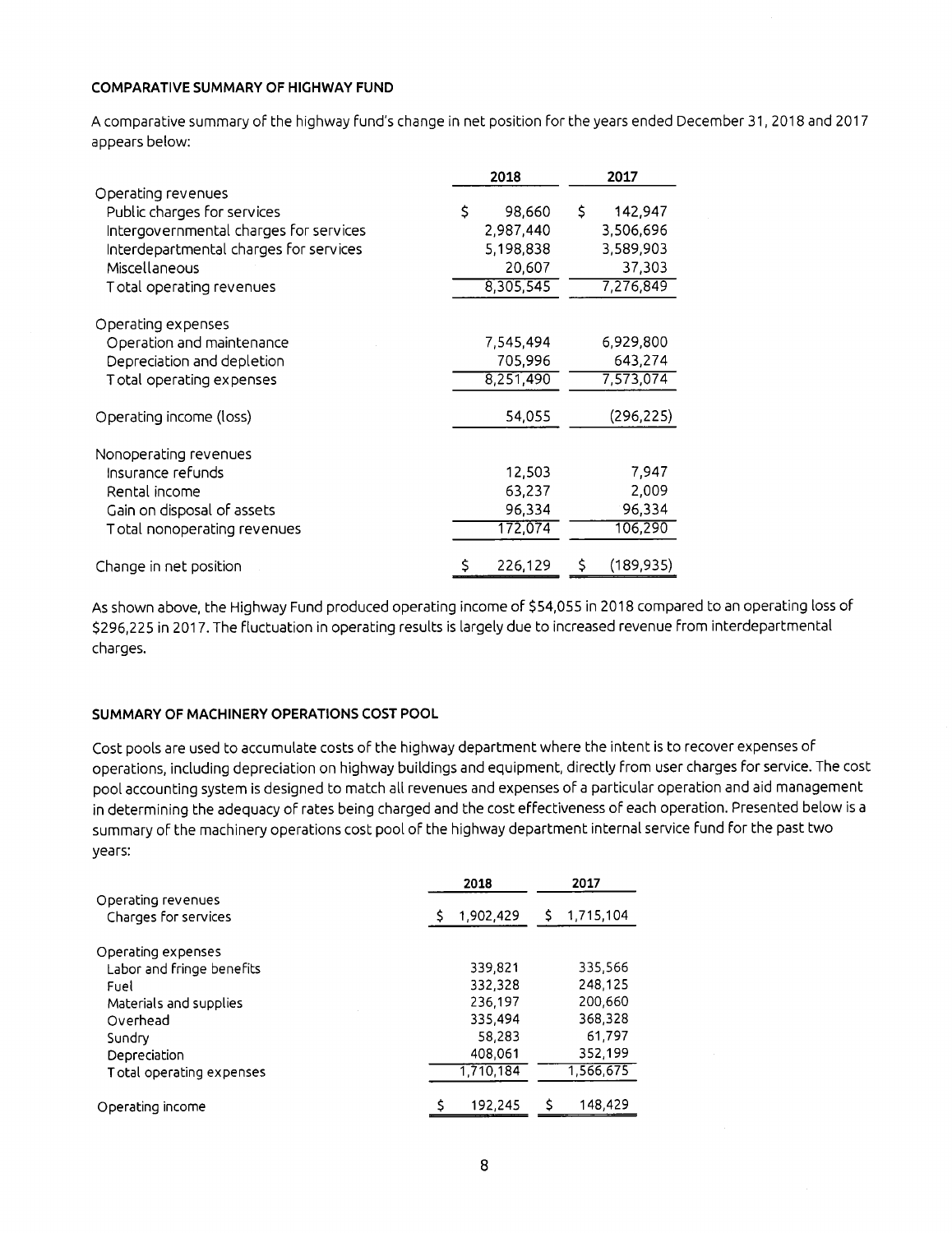### COMPARATIVE SUMMARY OF COUNTY ROADS AND BRIDGES SPECIAL REVENUE FUND

A comparative summary of the County roads and bridges special revenue fund's change in fund balance for the years ended December 31, 2018 and 2017 appears below:

|                                     | 2018            | 2017            |  |  |
|-------------------------------------|-----------------|-----------------|--|--|
| Revenues                            | 2,231,219<br>Ŝ. | 2,657,187<br>Ŝ. |  |  |
| Property taxes<br>Intergovernmental |                 |                 |  |  |
| State aid - highways                | 1,251,319       | 1,088,103       |  |  |
| Total revenues                      | 3,482,538       | 3,745,290       |  |  |
| Expenditures                        |                 |                 |  |  |
| Routine and winter maintenance      | 2,709,007       | 2,577,150       |  |  |
| Road and bridge construction        | 2,489,857       | 1,012,753       |  |  |
| Town bridge aid                     | 270,918         | 110,627         |  |  |
| Total expenditures                  | 5,469,782       | 3,700,530       |  |  |
| Excess of revenues over (under)     |                 |                 |  |  |
| expenditures                        | (1,987,244)     | 44,760          |  |  |
| Other financing sources             |                 |                 |  |  |
| Long-term debt issued               | 1,150,000       |                 |  |  |
| Transfers in                        | 820,000         |                 |  |  |
| Total other financing sources       | 1,970,000       |                 |  |  |
| Net change in fund balance          | (17, 244)<br>\$ | 44.760<br>\$    |  |  |

### COMPARATIVE SUMMARY OF HUMAN SERVICES SPECIAL REVENUE FUND

A comparative summary of the human services special revenue fund's change in fund balance for the years ended December 31, 2018 and 2017 appears below:

|                                                                                                        | 2018                                                    | 2017                                                    |  |  |
|--------------------------------------------------------------------------------------------------------|---------------------------------------------------------|---------------------------------------------------------|--|--|
| Revenues<br>County tax levy<br>State aid<br>Department collections and other revenue<br>Total revenues | 7.288,470<br>Ś.<br>9,708,501<br>2.573,940<br>19,570,911 | 7,122,797<br>S.<br>8,978,430<br>1,497,657<br>17,598,884 |  |  |
| Expenditures<br>Administration and aid programs<br>Capital outlay<br>Total expenditures                | 19,171,896<br>7.343<br>19,179,239                       | 17,568,878<br>93.687<br>17,662,565                      |  |  |
| Excess of revenues over (under) expenditures                                                           | 391,672                                                 | (63, 681)                                               |  |  |
| Other financing sources<br>Transfers in                                                                | 7,000                                                   |                                                         |  |  |
| Net change in fund balance                                                                             | 398,672                                                 | (63, 681)<br>\$                                         |  |  |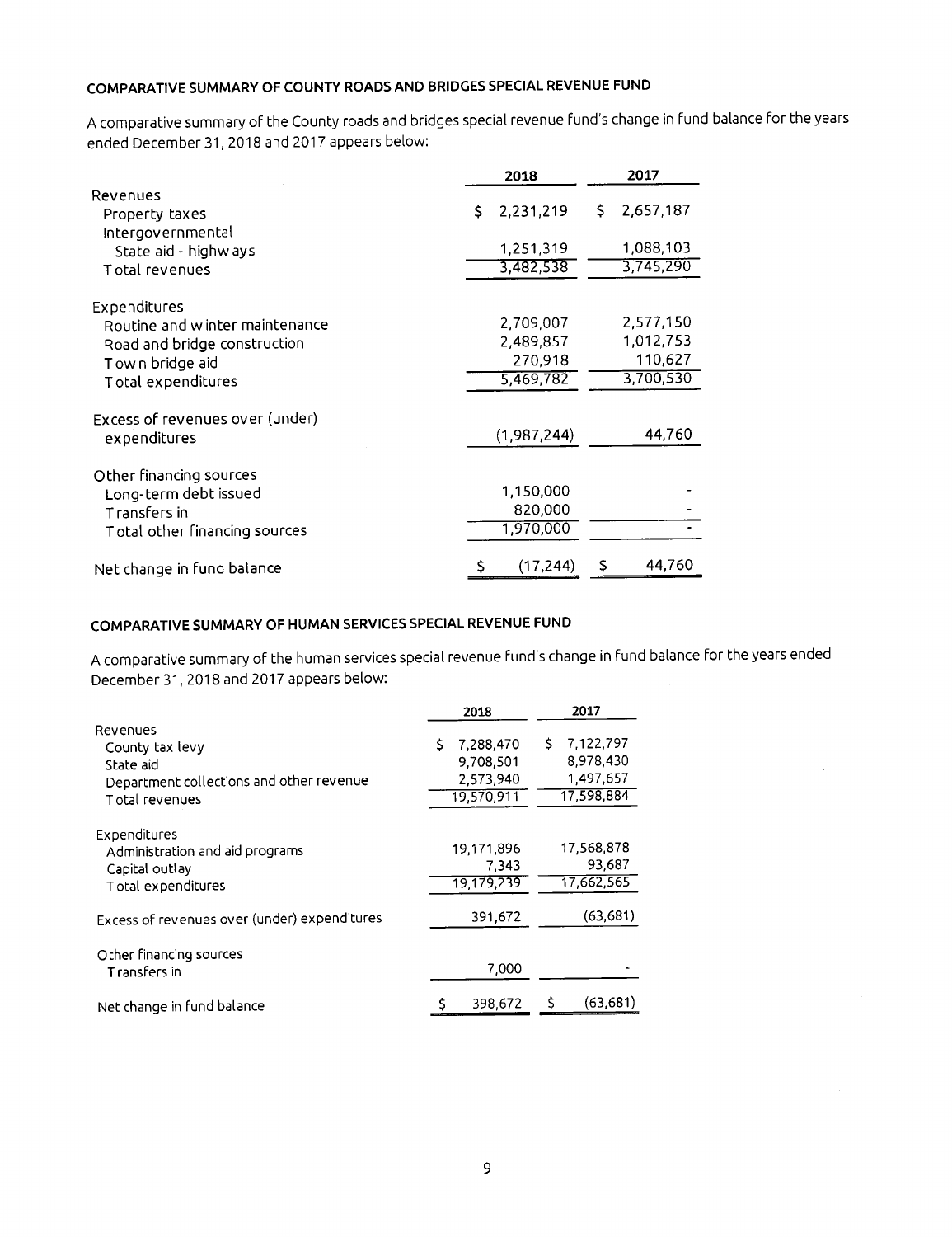## APPENDIX